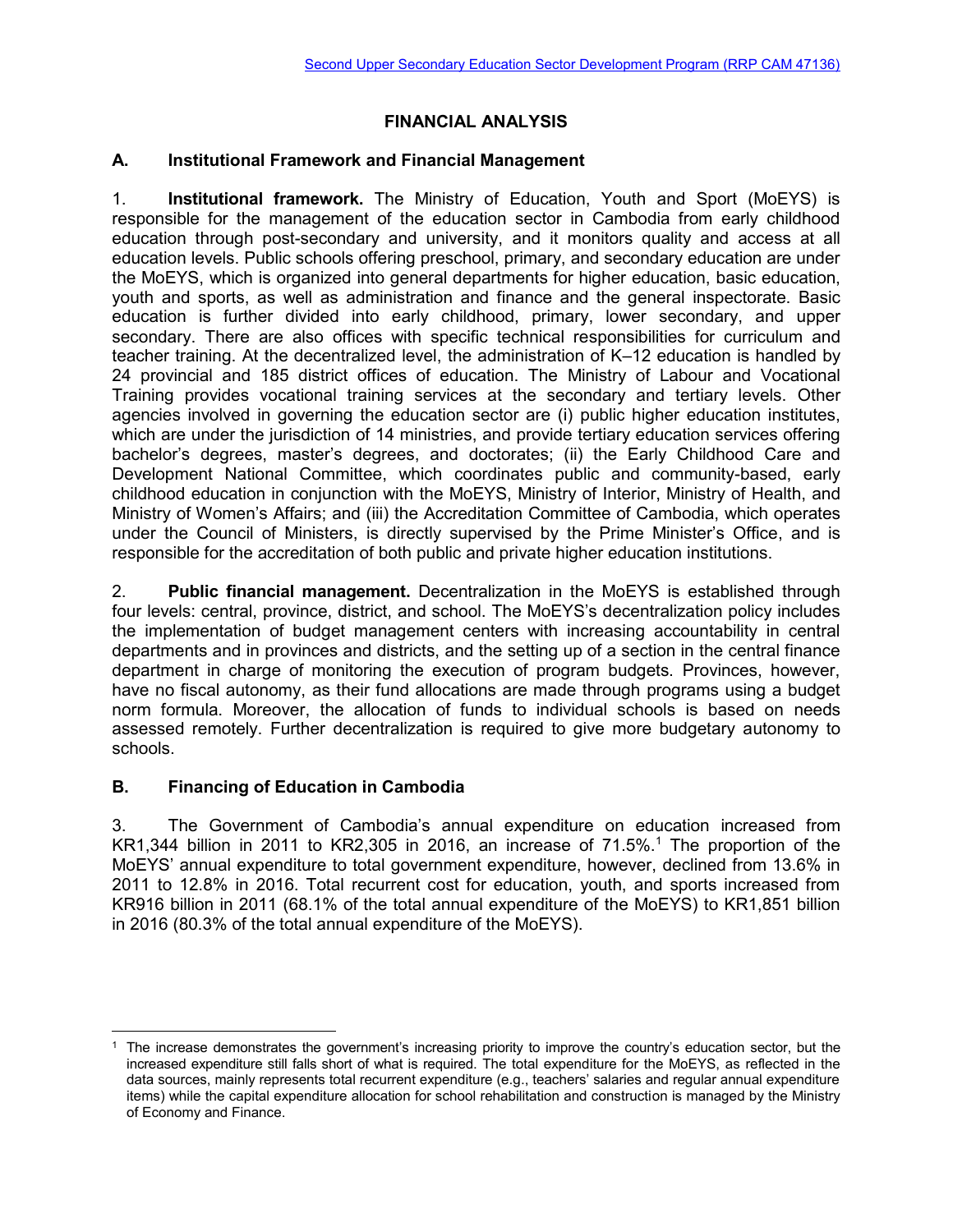| $1800$ T. Thends in the Financing of Education in Odinbould, LVTT-LVTV |                                                        |        |        |        |        |        |        |  |
|------------------------------------------------------------------------|--------------------------------------------------------|--------|--------|--------|--------|--------|--------|--|
|                                                                        | <b>Item</b>                                            | 2011   | 2012   | 2013   | 2014   | 2015   | 2016   |  |
|                                                                        | <b>MoEYS Annual Expenditure</b>                        |        |        |        |        |        |        |  |
| 1.                                                                     | Annual expenditure (KR billion) <sup>a</sup>           | 1,344  | 1,357  | 1,491  | 1.803  | 1.977  | 2,305  |  |
| 2.                                                                     | Annual recurrent expenditure (KR billion) <sup>b</sup> | 916    | 1,008  | 1,120  | 1,342  | 1,494  | 1,851  |  |
| 3.                                                                     | Annual capital outlay (KR billion)°                    | 17     | 8      | 8      | 8      | 8      | 32     |  |
| 4.                                                                     | Development partner capital outlay (KR                 | 411    | 342    | 363    | 453    | 476    | 422    |  |
|                                                                        | billion) <sup>d</sup>                                  | 428    | 350    | 371    | 461    | 484    | 454    |  |
| 5.                                                                     | Total capital outlay (KR billion)                      |        |        |        |        |        |        |  |
|                                                                        | <b>Government Total Annual Expenditure (KR</b>         |        |        |        |        |        |        |  |
|                                                                        | billion) <sup>e</sup>                                  | 9.850  | 10,768 | 12,095 | 13,596 | 15,035 | 18,076 |  |
|                                                                        | GDP (KR billion) <sup>f</sup>                          | 52.069 | 56,617 | 62,220 | 67,740 | 73,423 | 81,242 |  |
|                                                                        | <b>Calculated Ratios</b>                               |        |        |        |        |        |        |  |
| 1.                                                                     | MoEYS expenditure as a proportion of                   | 13.6   | 12.6   | 12.3   | 13.3   | 13.2   | 12.8   |  |
|                                                                        | total government expenditure (%)                       |        |        |        |        |        |        |  |
| 2.                                                                     | Total government expenditure as a                      | 18.9   | 19.0   | 19.4   | 20.1   | 20.5   | 22.3   |  |
|                                                                        | proportion of GDP (%)                                  |        |        |        |        |        |        |  |
| 3.                                                                     | MoEYS expenditure as a proportion of                   | 2.6    | 2.4    | 2.4    | 2.7    | 2.7    | 2.8    |  |
|                                                                        | GDP (%)                                                |        |        |        |        |        |        |  |
| 4.                                                                     | MoEYS recurrent expenditure as a                       | 68.1   | 74.2   | 75.1   | 74.4   | 75.5   | 80.3   |  |
|                                                                        | proportion of MoEYS expenditure (%)                    |        |        |        |        |        |        |  |
| 5.                                                                     | MoEYS capital outlay as a proportion of                | 1.3    | 0.6    | 0.5    | 0.4    | 0.4    | 1.4    |  |
|                                                                        | MoEYS expenditure (%)                                  |        |        |        |        |        |        |  |
| 6.                                                                     | Development partner capital outlay as a                | 30.6   | 25.2   | 24.4   | 25.1   | 24.1   | 18.3   |  |
|                                                                        | proportion of MoEYS expenditure (%)                    |        |        |        |        |        |        |  |
|                                                                        | <b>Annual Growth and Inflation Rates</b>               |        |        |        |        |        |        |  |
| 1.                                                                     | MoEYS annual expenditure (%)                           |        | 1.0    | 9.8    | 20.9   | 9.7    | 16.6   |  |
| 2.                                                                     | MoEYS annual recurrent expenditure (%)                 |        | 10.0   | 11.1   | 19.9   | 11.3   | 24.0   |  |
| 3.                                                                     | Development partner capital outlay (%)                 |        | (16.9) | 6.2    | 24.7   | 5.1    | (11.3) |  |
| 4.                                                                     | Annual inflation <sup>9</sup>                          | 5.5    | 2.9    | 3.0    | 3.9    | 1.2    | 2.8    |  |
| 5.                                                                     | Annual real growth <sup>h</sup>                        | 7.1    | 7.3    | 7.4    | 7.1    | 7.0    | 6.9    |  |

**Table 1: Trends in the Financing of Education in Cambodia, 2011–2016**

GDP = gross domestic product; MoEYS = Ministry of Education, Youth and Sport.

a Knoema. World Data Atlas. Cambodia: Public spending on education as a share of gross domestic product. Expenditure on education, youth, and sports is estimated based on the percent share of education expenditure of GDP (sourced from Trading Economics. Cambodia GDP, 1960–2018), multiplied by the value of GDP. (Accessed March 2018)

b Government of Cambodia, MoEYS, Department of Finance.

<sup>c</sup> Government of Cambodia, MoEYS.

<sup>d</sup> Council for the Development of Cambodia. The Cambodia ODA Database. [http://odacambodia.com/Reports/reports](http://odacambodia.com/Reports/reports%20_by_updated.asp?status=0)  [\\_by\\_updated.asp?status=0](http://odacambodia.com/Reports/reports%20_by_updated.asp?status=0) (Accessed March 2018)

<sup>e</sup> World Bank. World Development Indicators, Cambodia. [https://data.worldbank.org/indicator/NE.CON.GOVT.ZS?](https://data.worldbank.org/indicator/NE.CON.GOVT.ZS?%20locations=KH)  [locations=KH](https://data.worldbank.org/indicator/NE.CON.GOVT.ZS?%20locations=KH) (accessed March 2018).

<sup>f</sup> World Bank. World Development Indicators, Cambodia. [https://data.worldbank.org/indicator/NE.CON.GOVT.ZS?](https://data.worldbank.org/indicator/NE.CON.GOVT.ZS?%20locations=KH)  [locations=KH](https://data.worldbank.org/indicator/NE.CON.GOVT.ZS?%20locations=KH) (accessed March 2018)

<sup>g</sup> Government of Cambodia, Ministry of Economy and Finance. Cambodia Macroeconomic Monitor: Mid-year Assessment 2016. Phnom Penh.

<sup>h</sup> Trading Economics. Cambodia GDP Annual Growth Rate, 1994–2018.

Source: Asian Development Bank

 $\overline{a}$ 

4. Funds for capital expenditure are mainly derived from two sources: (i) the government treasury, and (ii) funding provided by development partners. Annual capital outlay from the government treasury remained well below 1.5% of the MoEYS's expenditure during 2012–2016. Funding from development partners for capital outlay as a percentage of the MoEYS's total annual expenditure decreased from 30.6% in 2011 to 18.3% in 2016. Despite the significant decrease in financial assistance, development partners are expected to remain the major source of financing of the government's capital expenditures for education.<sup>2</sup> Such heavy

<sup>2</sup> Government of Cambodia, MoEYS. 2014. *Education Strategic Plan, 2014–2018*. Phnom Penh.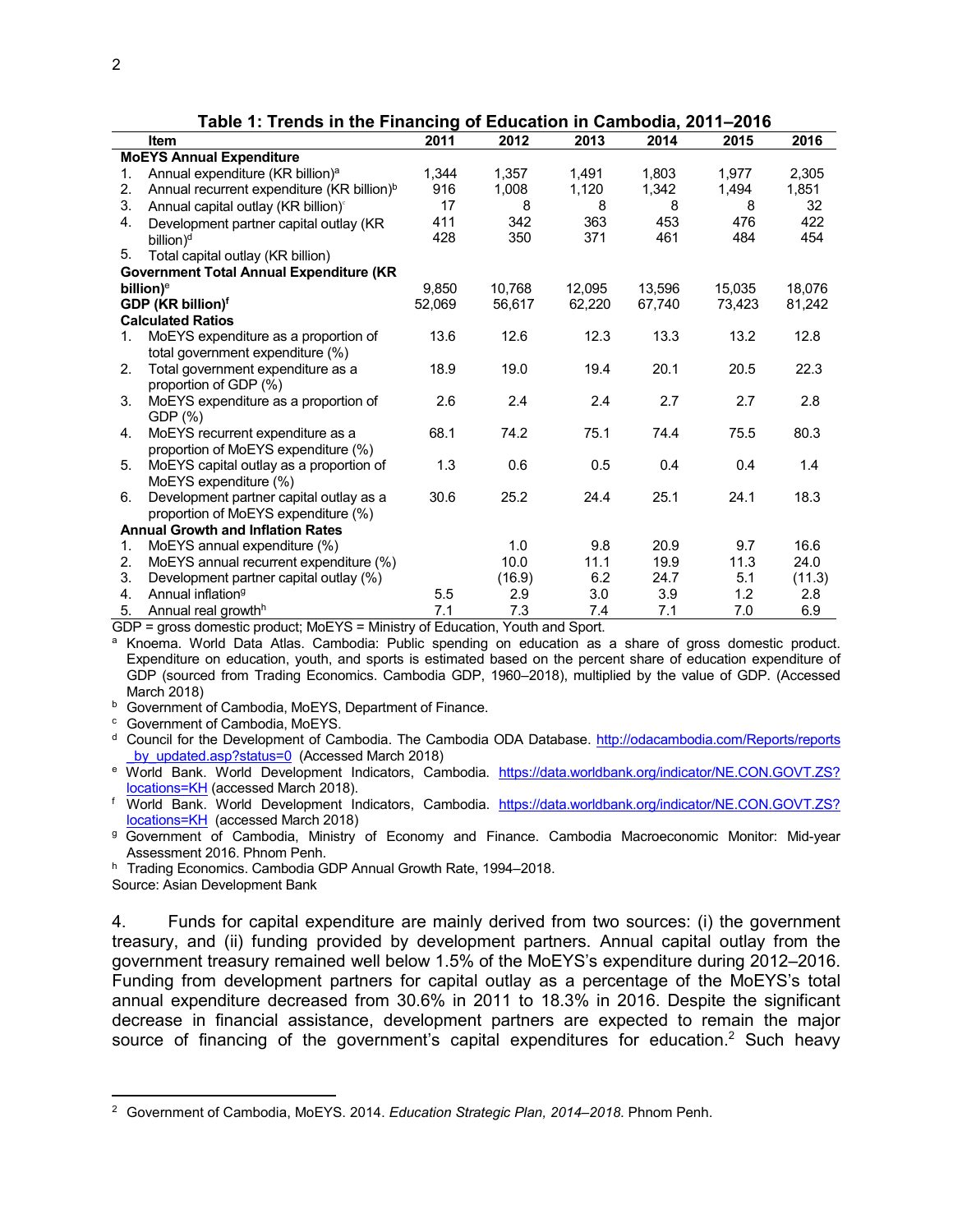dependence on development partner financial assistance for capital outlay is not sustainable in the long term.

5. Despite the government's clear vision on education's important role in Cambodia's economic development, the allocation of funds for the improvement of the sector has been limited. In 2016, the country's total expenditure on education was about 2.8% of its gross domestic product, which was significantly lower than its neighboring countries: Viet Nam's was 5.7% in 2013, Malaysia's was about 5.0% in 2015, Thailand's was about 4.2% in 2013, and Indonesia's was 3.6% in 2015.<sup>3</sup> There is also a need to increase government expenditure for secondary education if the country is to meet the requirements for continued economic growth. In the long run, greater economic benefits will be generated from investments in education as a better educated and skilled labor force is able to contribute to the economy. The inadequate education budget has constrained the provision of critical resources to upgrade students' proficiency, especially in specializations at the upper secondary education (USE) level.

6. **Financing of secondary education.** Total secondary education expenditure increased from KR454 billion in 2011 to KR765 billion in 2016, an increase of 68.6% (Table 2).

| Table 2: Trends in the Financing of Secondary Education in Cambodia, 2011–2016 |       |       |       |       |       |       |  |  |
|--------------------------------------------------------------------------------|-------|-------|-------|-------|-------|-------|--|--|
| <b>Item</b>                                                                    | 2011  | 2012  | 2013  | 2014  | 2015  | 2016  |  |  |
| Government Expenditure by Level of Secondary Education                         |       |       |       |       |       |       |  |  |
| Total expenditure on secondary education (KR billion)                          | 454   | 499   | 563   | 538   | 651   | 765   |  |  |
| Lower secondary education (KR billion)                                         | 341   | 385   | 437   | 377   | 467   | 520   |  |  |
| Upper secondary education (KR billion)                                         | 113   | 114   | 127   | 161   | 184   | 245   |  |  |
| Total expenditure of MoEYS (KR billion)                                        | 1.344 | 1.357 | 1.491 | 1.803 | 1.977 | 2.305 |  |  |
| <b>Calculated Ratios</b>                                                       |       |       |       |       |       |       |  |  |
| Expenditure on secondary education as a proportion of                          |       |       |       |       |       |       |  |  |
| total expenditure of MoEYS (%)                                                 | 33.7  | 36.8  | 37.8  | 29.9  | 32.9  | 33.2  |  |  |
| Expenditure on lower secondary education as a                                  |       |       |       |       |       |       |  |  |
| proportion of total expenditure of MoEYS (%)                                   | 25.3  | 28.4  | 29.3  | 20.9  | 23.6  | 22.6  |  |  |
| Expenditure on upper secondary education as a                                  |       |       |       |       |       |       |  |  |
| proportion of total expenditure of MoEYS (%)                                   | 8.4   | 8.4   | 8.5   | 8.9   | 9.3   | 10.6  |  |  |
| MoEYS = Ministry of Education, Youth and Sport.                                |       |       |       |       |       |       |  |  |

Source: Asian Development Bank

 $\overline{a}$ 

7. Average cost per secondary student is estimated to have increased 67.4% from KR527,808 in 2011 to KR883,354 in 2016 (Table 3). Average government expenditure per LSE student increased 41.0% from KR629,515 in 2011 to KR887,308 in 2016, while government expenditure per USE student increased 146.6% from KR354,822 to KR875,061 during the same period.

| Table 3: Financing per Secondary Education Student in Cambodia, 2010-2016 |  |  |
|---------------------------------------------------------------------------|--|--|
|---------------------------------------------------------------------------|--|--|

| <b>Item</b>                               | 2011    | 2012    | 2013    | 2014    | 2015    | 2016    |
|-------------------------------------------|---------|---------|---------|---------|---------|---------|
| <b>Lower Secondary Education</b>          |         |         |         |         |         |         |
| Total number of LSE students              | 541.147 | 534.710 | 538.626 | 546.864 | 558.621 | 586.042 |
| Total government expenditure for LSE (KR) |         |         |         |         |         |         |
| billion per year)                         | 341     | 385     | 437     | 377     | 467     | 520     |
| Average government spending per LSE       |         |         |         |         |         |         |
| (KR per student per year)                 | 629.515 | 720.914 | 810.737 | 690.117 | 835.987 | 887,308 |
| <b>Upper Secondary Education</b>          |         |         |         |         |         |         |
| Total number of USE students              | 318,165 | 288.789 | 266.293 | 262.072 | 266.449 | 279.409 |
| Total government expenditure for USE (KR) |         |         |         |         |         |         |
| billion per year)                         | 113     | 114     | 127     | 161     | 184     | 245     |

<sup>3</sup> World Bank. [Gross Domestic Product](https://data.worldbank.org/indicator/NY.GDP.MKTP.CD?locations=KH) (accessed March 2018).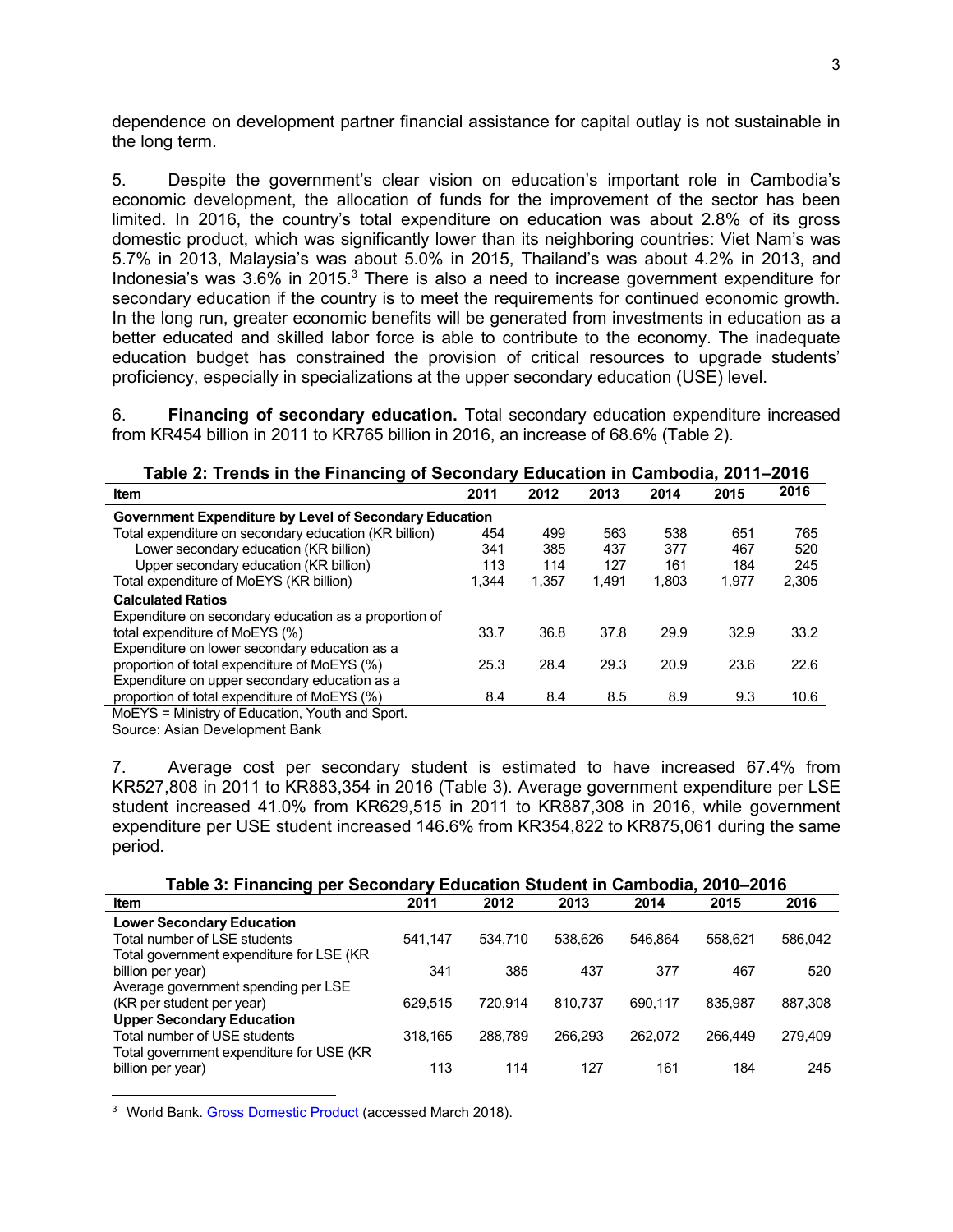| <b>Item</b>                                                      | 2011    | 2012    | 2013    | 2014    | 2015    | 2016    |
|------------------------------------------------------------------|---------|---------|---------|---------|---------|---------|
| Average government spending per USE                              |         |         |         |         |         |         |
| student (KR per student per year)                                | 354.822 | 394.816 | 475.803 | 614.061 | 690.564 | 875.061 |
| Secondary Education as a Whole                                   |         |         |         |         |         |         |
| Total number of secondary education                              |         |         |         |         |         |         |
| students                                                         | 859.312 | 823.499 | 804.919 | 808.936 | 825.070 | 865,451 |
| Total government expenditure for                                 |         |         |         |         |         |         |
| secondary education (KR billion per year)                        | 454     | 499     | 563     | 538     | 651     | 765     |
| Average government spending per                                  |         |         |         |         |         |         |
| secondary education student (KR per                              |         |         |         |         |         |         |
| student per year)                                                | 527.808 | 606.556 | 699.930 | 665.477 | 789.024 | 883,354 |
| LSE = lower secondary education, USE = upper secondary education |         |         |         |         |         |         |

Source: Government of Cambodia; Ministry of Education, Youth, and Sport.

#### **C. Fiscal Impact and Financial Sustainability**

8. The Second Upper Secondary Education Sector Development Program consists of activities designed to support the MoEYS in the implementation of the government's USE action plans. The program consists of a policy-based loan (PBL) and a project loan. The total cost of the program is estimated at about \$50.0 million, comprising the PBL of about \$15.0 million and the project loan of about \$35.0 million, both from the concessional ordinary capital resources of the Asian Development Bank. 4

9. **Fiscal impact analysis.** A financial plan is shown in Table 4, which presents the government's projected annual total expenditure requirements, including those for the education sector and the USE subsector, as well as the funding needed to finance program expenditures during the period of implementation.

| 2019<br>2026<br>2027<br>2020<br>2021<br>2022<br>2023<br>2024<br>2025<br><b>Item</b><br><b>Government of Cambodia Expenditure</b><br>1. Total annual expenditure (KR)<br>23,071<br>26,064<br>33,266<br>37,582<br>42,458<br>47,966<br>54,189<br>billion) <sup>a</sup><br>29,446<br>61,220<br>2. Total expenditure on<br>education (KR billion) <sup>b</sup><br>2,871<br>3,204<br>3,576<br>3,991<br>4,971<br>6,191<br>6,910<br>4,454<br>5,548<br>3. Total expenditure on<br>secondary education (KR<br>948<br>1,056<br>1,176<br>1,310<br>1,459<br>1,624<br>1,809<br>2,015<br>2,244<br>billion) $\degree$<br>11<br><b>Program Total Cost</b><br>48<br>70<br>48<br>39<br>1. Counterpart funding (KR)<br>3<br>7<br>3<br>billion)<br>2<br>37<br>33<br>45<br>15<br>10<br>2. ADB project loan (KR billion)<br>3. ADB PBL (KR billion)<br>30<br>30<br>Fiscal Impact or Contribution of the Program to Expenditure<br>1. Total program cost to total<br>0.21<br>0.27<br>0.16<br>0.12<br>0.03<br>government expenditure (%) | Table 4: Fiscal Impact of the Program |  |  |  |  |  |  |  |  |  |  |
|-----------------------------------------------------------------------------------------------------------------------------------------------------------------------------------------------------------------------------------------------------------------------------------------------------------------------------------------------------------------------------------------------------------------------------------------------------------------------------------------------------------------------------------------------------------------------------------------------------------------------------------------------------------------------------------------------------------------------------------------------------------------------------------------------------------------------------------------------------------------------------------------------------------------------------------------------------------------------------------------------------------------|---------------------------------------|--|--|--|--|--|--|--|--|--|--|
|                                                                                                                                                                                                                                                                                                                                                                                                                                                                                                                                                                                                                                                                                                                                                                                                                                                                                                                                                                                                                 |                                       |  |  |  |  |  |  |  |  |  |  |
|                                                                                                                                                                                                                                                                                                                                                                                                                                                                                                                                                                                                                                                                                                                                                                                                                                                                                                                                                                                                                 |                                       |  |  |  |  |  |  |  |  |  |  |
|                                                                                                                                                                                                                                                                                                                                                                                                                                                                                                                                                                                                                                                                                                                                                                                                                                                                                                                                                                                                                 |                                       |  |  |  |  |  |  |  |  |  |  |
|                                                                                                                                                                                                                                                                                                                                                                                                                                                                                                                                                                                                                                                                                                                                                                                                                                                                                                                                                                                                                 |                                       |  |  |  |  |  |  |  |  |  |  |
|                                                                                                                                                                                                                                                                                                                                                                                                                                                                                                                                                                                                                                                                                                                                                                                                                                                                                                                                                                                                                 |                                       |  |  |  |  |  |  |  |  |  |  |
|                                                                                                                                                                                                                                                                                                                                                                                                                                                                                                                                                                                                                                                                                                                                                                                                                                                                                                                                                                                                                 |                                       |  |  |  |  |  |  |  |  |  |  |
|                                                                                                                                                                                                                                                                                                                                                                                                                                                                                                                                                                                                                                                                                                                                                                                                                                                                                                                                                                                                                 |                                       |  |  |  |  |  |  |  |  |  |  |
|                                                                                                                                                                                                                                                                                                                                                                                                                                                                                                                                                                                                                                                                                                                                                                                                                                                                                                                                                                                                                 |                                       |  |  |  |  |  |  |  |  |  |  |
|                                                                                                                                                                                                                                                                                                                                                                                                                                                                                                                                                                                                                                                                                                                                                                                                                                                                                                                                                                                                                 |                                       |  |  |  |  |  |  |  |  |  |  |
|                                                                                                                                                                                                                                                                                                                                                                                                                                                                                                                                                                                                                                                                                                                                                                                                                                                                                                                                                                                                                 |                                       |  |  |  |  |  |  |  |  |  |  |
|                                                                                                                                                                                                                                                                                                                                                                                                                                                                                                                                                                                                                                                                                                                                                                                                                                                                                                                                                                                                                 |                                       |  |  |  |  |  |  |  |  |  |  |
|                                                                                                                                                                                                                                                                                                                                                                                                                                                                                                                                                                                                                                                                                                                                                                                                                                                                                                                                                                                                                 |                                       |  |  |  |  |  |  |  |  |  |  |
|                                                                                                                                                                                                                                                                                                                                                                                                                                                                                                                                                                                                                                                                                                                                                                                                                                                                                                                                                                                                                 |                                       |  |  |  |  |  |  |  |  |  |  |
|                                                                                                                                                                                                                                                                                                                                                                                                                                                                                                                                                                                                                                                                                                                                                                                                                                                                                                                                                                                                                 |                                       |  |  |  |  |  |  |  |  |  |  |
|                                                                                                                                                                                                                                                                                                                                                                                                                                                                                                                                                                                                                                                                                                                                                                                                                                                                                                                                                                                                                 |                                       |  |  |  |  |  |  |  |  |  |  |
|                                                                                                                                                                                                                                                                                                                                                                                                                                                                                                                                                                                                                                                                                                                                                                                                                                                                                                                                                                                                                 |                                       |  |  |  |  |  |  |  |  |  |  |
|                                                                                                                                                                                                                                                                                                                                                                                                                                                                                                                                                                                                                                                                                                                                                                                                                                                                                                                                                                                                                 |                                       |  |  |  |  |  |  |  |  |  |  |
|                                                                                                                                                                                                                                                                                                                                                                                                                                                                                                                                                                                                                                                                                                                                                                                                                                                                                                                                                                                                                 | 2. Total program cost to total        |  |  |  |  |  |  |  |  |  |  |
| 2.17<br>1.33<br>0.96<br>0.25<br>1.65<br>education expenditure (%)                                                                                                                                                                                                                                                                                                                                                                                                                                                                                                                                                                                                                                                                                                                                                                                                                                                                                                                                               |                                       |  |  |  |  |  |  |  |  |  |  |
| 3. Total program cost to total                                                                                                                                                                                                                                                                                                                                                                                                                                                                                                                                                                                                                                                                                                                                                                                                                                                                                                                                                                                  |                                       |  |  |  |  |  |  |  |  |  |  |
| secondary education                                                                                                                                                                                                                                                                                                                                                                                                                                                                                                                                                                                                                                                                                                                                                                                                                                                                                                                                                                                             |                                       |  |  |  |  |  |  |  |  |  |  |
| 0.76<br>expenditure (%)<br>5.01<br>6.58<br>4.04<br>2.94                                                                                                                                                                                                                                                                                                                                                                                                                                                                                                                                                                                                                                                                                                                                                                                                                                                                                                                                                         |                                       |  |  |  |  |  |  |  |  |  |  |

ADB = Asian Development Bank, PBL = policy-based loan.

 $\overline{a}$ 

<sup>a</sup> Total annual expenditure is projected to increase at 13.0% per year based on the average growth rate estimated during 2011–2016.

<sup>4</sup> The Government of Cambodia will provide counterpart funding of \$3.5 million, which will be sourced from its central budget.